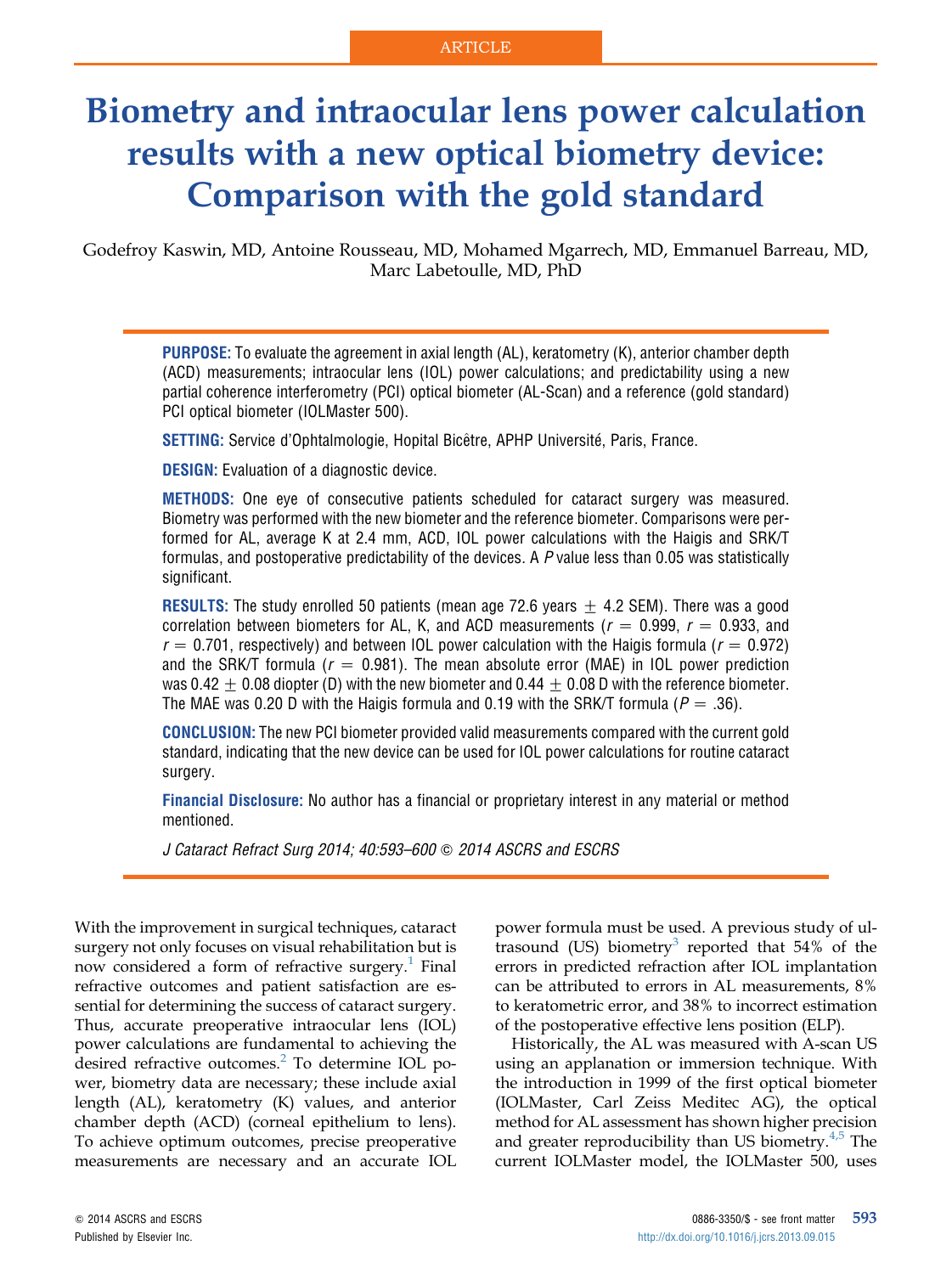partial coherence interferometry (PCI) with a 780 nm laser diode infrared light to measure AL. Optical biometry is a fast, easy-to-use technique. The advantages of optical biometry over applanation US include the reduced risk for trauma and infection, increased patient comfort, and improved accuracy and repeatability of measurements. $6$  At present, optical biometry with the IOLMaster 500 is considered the gold standard for AL measurement. $7-9$  $7-9$ 

In 2012, the AL-Scan optical biometer (Nidek Co., Ltd.) was introduced for clinical practice in Europe. This optical biometer uses an 830 nm infrared laser diode for AL measurement with PCI. Most of the technical features of the IOLMaster and AL-Scan are comparable, including AL measurement with PCI, K readings at a 2.4 mm diameter, and ACD measurement.

The IOLMaster device uses dual-beam PCI to measure the reflection of the infrared laser from internal tissue interfaces; that is, the optical path length from the anterior surface of the cornea to the retinal pigment epithelium.[10](#page-6-0) The K readings are calculated by analyzing the anterior corneal curvature at 6 reference points in a 2.4 mm diameter optical zone. Measurement of ACD is performed through a lateral slit illumination.<sup>[11](#page-7-0)</sup> The AL-Scan also uses the principle of PCI to measure AL. The K readings are measured with a double-ring keratometer, akin to a corneal topographer. The K readings are measured at 2 diameters; that is, 2.4 mm (the same as the IOLMaster) and 3.3 mm, which corresponds to the diameter used in keratometers manufactured by Nidek. The ACD is calculated from a rotating Scheimpflug camera. All parameters are measured in a single step with a single alignment, allowing rapid examination. The simplified handling procedure and the mostly automated measurement mode are designed to decrease measurement time. The AL-Scan biometer operates in a fully automated mode that acquires all biometric parameters without realignment.

Regardless of the technology used for AL measurement, the choice of IOL is also based on the use of accurate IOL power calculation formulas. Accurate formulas are essential for predicting postoperative refractive outcomes.<sup>[2](#page-6-0)</sup>

The first-generation formulas were introduced by Fyodorov, Gernet, and von der Heidje and were dependent on a constant for ACD. A secondgeneration formula, introduced by Hoffer in 1983, was the first to vary the ACD using the AL ( $ELP =$  $2.93 \times AL - 2.92$ ). A third-generation formula was originally introduced by Holladay and others, such as the Hoffer Q and SRK/T, were introduced later.<sup>[12](#page-7-0)-16</sup> These formulas use the AL and K values to predict the ELP.<sup>[12](#page-7-0)-16</sup> Alternatively, the Haigis formula uses preoperative ACD measurements in addition to AL values but does require K readings. $11$  The third-generation formulas are almost universally accepted.<sup>17,18</sup>

As with any new device introduced into clinical practice, studies that compare it with the most common clinically accepted device are warranted. The purpose of this prospective study was to compare the measurements of the AL-Scan biometer and the IOLMaster 500 biometer. In this paper, the AL-Scan is referred to as the new biometer and the IOLMaster 500 as the reference biometer. In addition, we assessed the accuracy of IOL power calculations using the Haigis and SRK/T formulas and predictability using the SRK/T formula with the new device.

#### PATIENTS AND METHODS

All patients referred to Bicêtre Hospital, Department of Ophthalmology, University Paris-Sud, France, for cataract surgery between January and March 2012 were considered for inclusion in this prospective study. The study adhered to the Declaration of Helsinki. The local ethics committee approved the study design and protocol. All patients were informed about the purpose of the study and provided their consent.

Only consecutive adult patients who required cataract surgery with no history of corneal refractive surgery were considered for inclusion. To restrict the comparison to eyes highly suitable for the Haigis and SRK/T formulas, only patients with ALs between 22.0 mm and 27.0 mm were selected. Patients were excluded if there was difficulty in obtaining reliable measurements of AL, keratometry, or ACD with either biometer and if patients were eligible for toric or multifocal IOL implantation. Unreliable measurements were identified as those with motion artifact, lid abnormalities, dry eye, or lacrimal lake. In case of bilateral cataract, only 1 eye of each patient was included in the study.

The order of the instruments for measurement was randomized (reference biometer or vice versa). According to the manufacturer's recommendations, 5 AL and ACD measurements and 3 keratometry measurements were performed with the reference biometer. Six AL and 3 keratometry and ACD measurements were performed with the new biometer based on the manufacturer's recommendations.

Submitted: November 28, 2012. Final revision submitted: August 27, 2013. Accepted: September 4, 2013.

From the Service d'Ophtalmologie (Kaswin, Rousseau, Mgarrech, Barreau, Labetoulle), Hôpital Bicêtre, APHP, Université Paris Sud, Le Kremlin-Bicêtre and Laboratoire de Virologie Moléculaire et Structurale CNRS UPR 3296 (Rousseau, Labetoulle), Gif sur Yvette, France.

Corresponding author: Marc Labetoulle, MD, PhD, Service d'Ophtalmologie, Hopital Bicêtre, APHP, Université Paris Sud, 94275 Le Kremlin-Bicêtre, France. E-mail: [marc.labetoulle@bct.aphp.fr.](mailto:marc.labetoulle@bct.aphp.fr)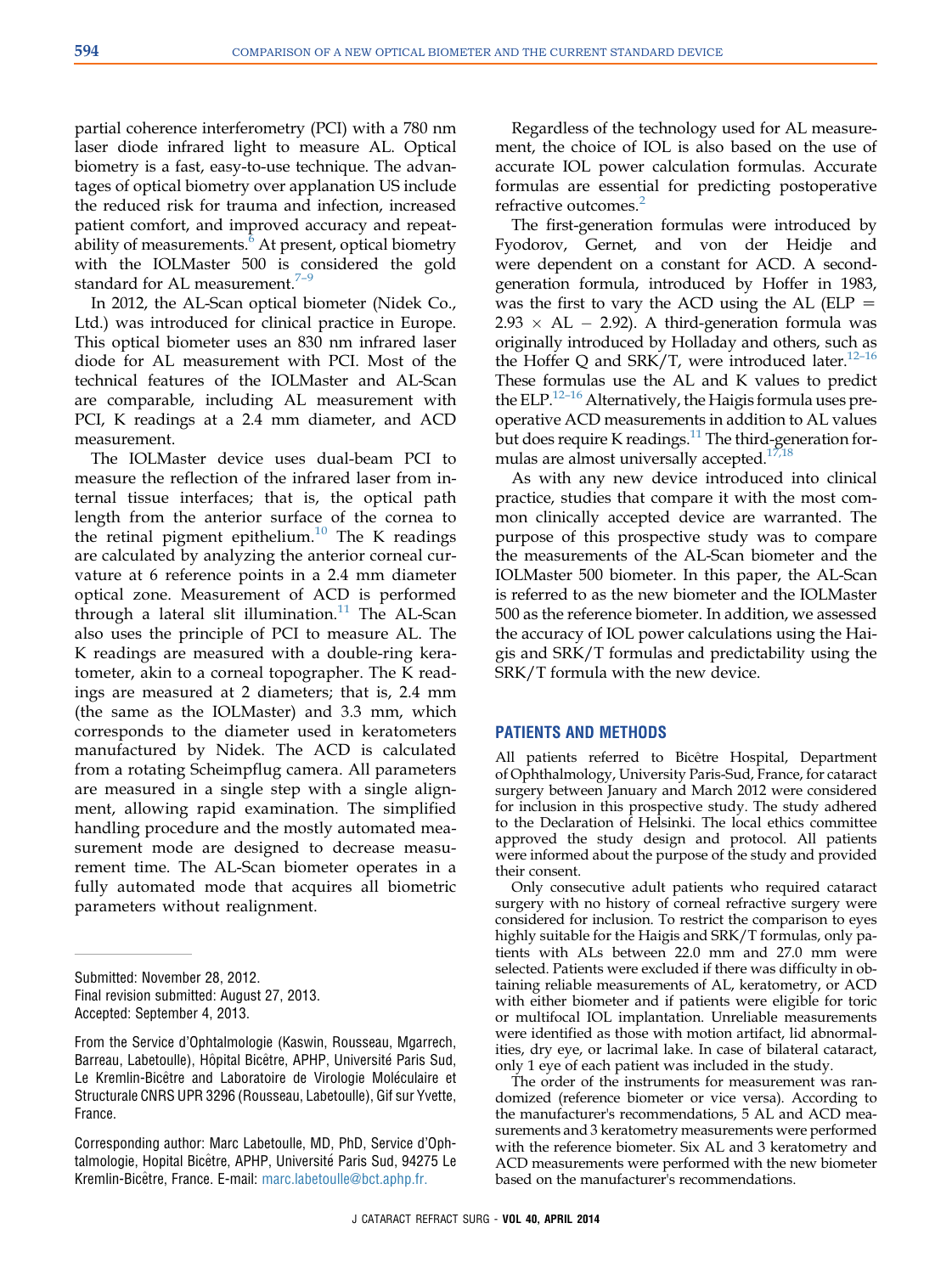Five surgeons performed surgery using a similar smallincision (2.2 mm) technique with implantation of the IOL in the bag. Two types of hydrophobic 1-piece monofocal aspheric IOLs were implanted: the Acrysof SN60WF (Alcon Laboratories, Inc.) and the Tecnis ZCB00 (Abbott Medical Optics, Inc.). The A-constants used for the IOL power calculations were 118.7 and 119, respectively, based on manufacturer recommendations. Because the reference biometer was considered the current gold standard at the time of the study, the final choice of IOL power was based on measurements of the reference biometer combined with the SRK/T formula, with the appropriate A-constant. The expected refractive result was emmetropia or as close to emmetropia as possible based on increments of IOL power.

The postoperative final objective refraction was performed with the Tonoref 2 autorefractor/tonometer (Nidek Co. Ltd.) 4 to 6 weeks after cataract surgery. Subjective refraction was performed by the surgeon at the same visit.

The biometry measurements (AL, K, and ACD) and IOL power calculations were compared between groups.

To compare the predictability between the biometers, the expected refractive results were compared with the obtained refractive error (objective and subjective). The comparison used the mean absolute error (MAE), defined as the average absolute value of the numeric error (ie, the final objective and subjective postoperative spherical equivalent [SE] minus the predicted postoperative SE). The predictive accuracy was analyzed by comparing the MAEs between devices. The results are presented as the mean  $\pm$  standard error of the mean (SEM) followed by the standard deviation (SD). The Wilcoxon signed-rank test was used to test the difference between instruments for the Haigis and SRK/T formulas. Bland-Altman plots were used to determine the agreement between devices for the Haigis and SRK/T formulas. Continuous variables were analyzed using the Student t test or the coefficient of correlation (r) for linear regression analysis. Statistical significance was defined as a P value less than 0.05 (2 tailed).

# RESULTS

Fifty eyes of 50 patients (29 women) were included in this study. The mean age of the patients was 72.6 years  $\pm$  4.2 (SD) (range 41 years to 89 years).

The new biometer and the reference biometer provided comparable mean AL measurements  $(P =$ .70), and the correlation between the results was almost perfect ( $r = 0.999$ ). The keratometry measurements were similar ( $P = .59$ ,  $r = 0.701$ ) (Table 1 and [Figure 1](#page-3-0)). The mean difference between keratometry measurements at 2.4 mm and 3.3 mm for the new biometer was 0.031  $\pm$  0.022 D; 0.139 D (95% confidence interval [CI],  $0.077$  to  $-0.015$  D). This difference was not statistically significant ( $P = .176$ ).

The new biometer and the reference biometer provided comparable mean IOL power calculation using the Haigis formula and the SRK/T formula ([Table 2](#page-4-0)). The correlations between the 2 devices for IOL power using the Haigis formula or SRK/T formula were very high ( $r = 0.972$  and  $r = 0.981$ , respectively) ([Figure 2](#page-4-0)).

[Figure 3](#page-4-0) shows the distribution of the differences in IOL power calculation between the 2 biometers. The reference power was chosen as the one that targeted a final refractive error as close to plano (perfect emmetropia) as possible. With the Haigis formula, there was no difference in 24 eyes (48%), the difference was  $\pm 0.50$  D in 23 eyes (46%), and the difference was  $\pm$ 1.00 D in 3 eyes (6%). With the SRK/T formula, there was no IOL power difference between the calculations with the 2 biometers in 29 eyes (58%) and the difference was  $\pm 0.50$  D in 21 eyes (42%). With the reference biometer, the mean spherical equivalent error (MSE) in IOL power prediction was 0.02 D  $\pm$  0.52 (SD), and 29 eyes (58%) were within  $\pm 0.50$  D, 48 eyes (96%) were within  $\pm 1.00$  D, and all eyes were within  $\pm 1.50$  D. With the new biometer, the MSE in IOL power prediction was 0.03 D  $\pm$  0.51 (SD) and 32 eyes (64%) were within  $\pm 0.50$  D, 48 eyes (96%) were within  $\pm 1.00$  D, and all eyes were within  $\pm 1.50$  D ([Figure 4\)](#page-5-0).

The predictability of the IOL power calculation with the reference biometer, and by extrapolation with the

| <b>Table 1.</b> Comparison of parameter measurements between the 2 biometers (50 patients). |                                                                    |                         |                                                  |  |
|---------------------------------------------------------------------------------------------|--------------------------------------------------------------------|-------------------------|--------------------------------------------------|--|
| Parameter                                                                                   | Reference Biometer                                                 | New Biometer            | Difference Between<br>Biometers (Absolute Value) |  |
| Axial length (mm)                                                                           |                                                                    |                         |                                                  |  |
| Mean $\pm$ SEM (SD)                                                                         | $23.71 \pm 0.25$ (0.88)                                            | $23.71 \pm 0.25$ (0.88) | $0.01 \pm 0.004$                                 |  |
| Range                                                                                       | 22.10, 27.06                                                       | 22.09, 26.99            | 0.00, 0.07                                       |  |
| Keratometry (D)                                                                             |                                                                    |                         |                                                  |  |
| Mean $\pm$ SEM (SD)                                                                         | $43.91 \pm 0.45$ (1.59)                                            | $43.93 \pm 0.46$ (1.61) | $0.17 \pm 0.03$                                  |  |
| Range                                                                                       | 41.06, 47.92                                                       | 40.77, 47.95            | 0.00, 0.45                                       |  |
| $ACD$ (mm)                                                                                  |                                                                    |                         |                                                  |  |
| Mean $\pm$ SEM (SD)                                                                         | $3.12 \pm 0.11$ (0.38)                                             | $3.17 \pm 0.12$ (0.41)  | $0.13 \pm 0.04$                                  |  |
| Range                                                                                       | 2.23, 3.85                                                         | 1.95, 3.95              | 0.00, 1.08                                       |  |
|                                                                                             | $ACD$ = anterior chamber depth; $SEM$ = standard error of the mean |                         |                                                  |  |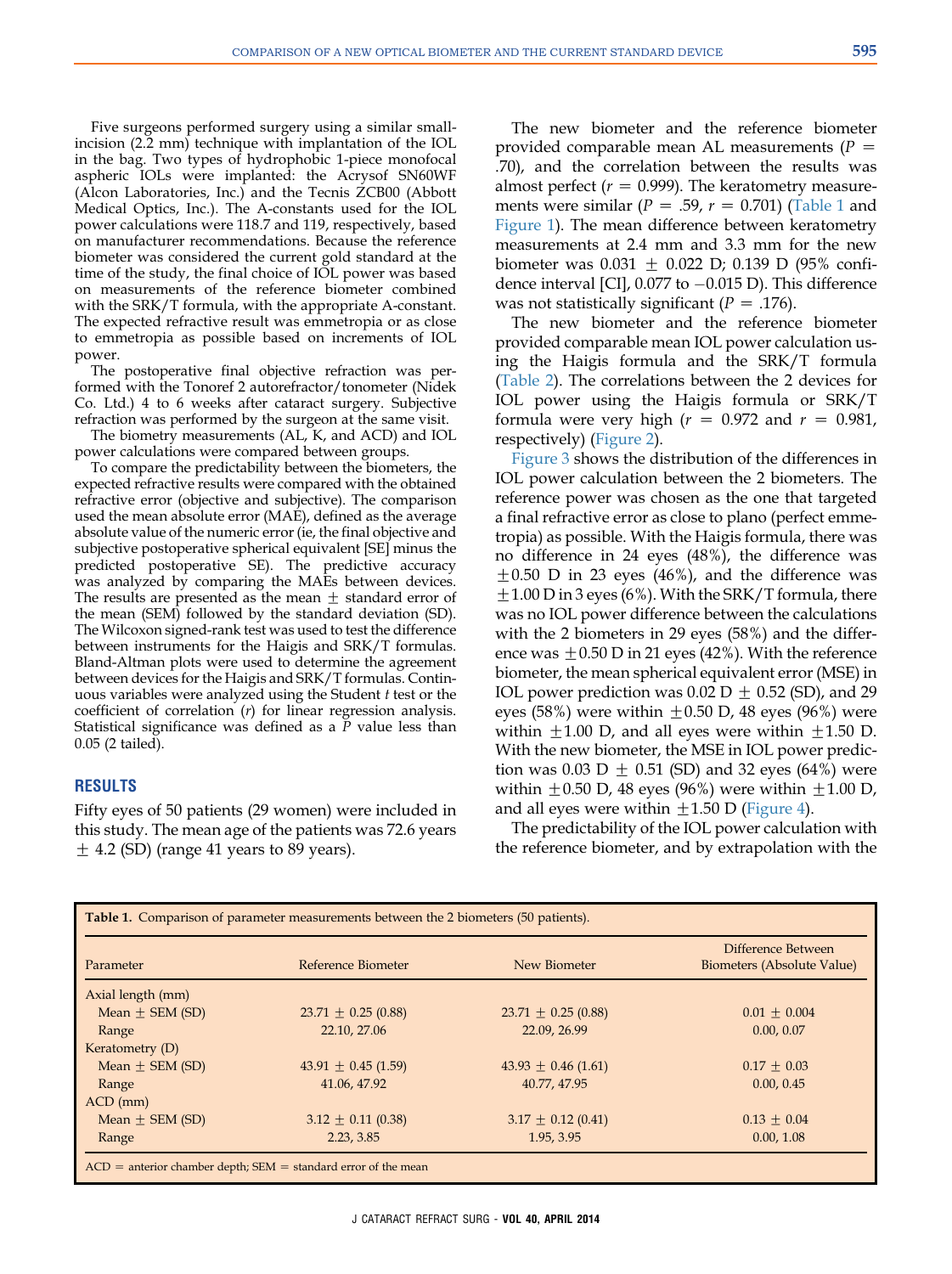<span id="page-3-0"></span>

Figure 1. Correlation between AL, K, and ACD measurements with the reference biometer and the new biometer.

new biometer, was very similar (using the SRK/T formula and the A-constant recommended by the manufacturers for the reference biometer). With the reference biometer, the objective MAE in IOL power prediction was  $0.44 \pm 0.08$  D (0.28 D); 29 eyes (58%) were 0.50 D or less, 19 eyes (38%) were between  $0.50$  D and  $1.00$  D, and 2 eyes  $(4%)$  were between 1.00 D and 1.50 D. Based on the new biometer measurements, the same IOL would have given an MAE of 0.42  $\pm$  0.08 D (0.29 D); the MAE would have been

less than 0.50 D in 32 eyes (64%), between 0.50 D and 1.00 D in 16 eyes (32%), and between 1.00 D and 1.50 D in 2 eyes (4%). The MAE was 0.20 D (range 0.00 to 0.82 D) with the Haigis formula and 0.19 D (range 0.00 to 0.55 D) with the SRK/T formula ( $P=.36$ ).

With the IOLMaster 500, 34 (68%) of the subjective MAEs were less than 0.50 D, 12 (24%) were between 0.50 D and 1.00 D, and 4 (8%) were between 1.00 D and 1.50 D. Based on the AL-Scan measurements, the same IOL would have given an MAE less than 0.50 D in 34 eyes (68%), between 0.50 D and 1.00 D in 14 eyes (28%), and more than 1.00 D in 2 eyes (4%).

The mean difference between devices for the Haigis formula was  $-0.021 \pm 0.048$  D (0.334 D) (95% CI,  $0.076$  to  $-0.118$  D). This difference was not statistically significant ( $P > .05$ ). The mean difference between devices for the SRK/T formula was  $-0.029 \pm 0.037$  D (0.253 D) (95% CI, 0.045 to  $-0.102$  D). This difference was not statistically significant ( $P > .05$ ). [Figure 5](#page-5-0) shows the Bland-Altman plots. There were no statistically significant differences for the IOL formulas between devices (all  $P > .05$ ) [\(Figure 5\)](#page-5-0).

#### **DISCUSSION**

Accurate and predictable IOL power calculations are essential for achieving the intended outcomes and patient satisfaction after cataract surgery.<sup>[19](#page-7-0)-21</sup>

The AL measurement of the IOLMaster biometer is considered the current gold standard and is comparable to other biometry devices in routine use. This biometer sequentially measures the AL, K, and ACD in a fully automated mode without realignment. The rapid automated measurements allow greater patient comfort, especially in the geriatric patients who have coexisting conditions (eg, arthritis). The repeatability of optical biometry is reported to be good.<sup>[22](#page-7-0)</sup> At present, optical biometry is considered the gold standard for AL measurement in normal eyes, $23$  but not in uncooperative patients, in eyes with dense cataract, or in cases of fixation instability (macular degeneration). $24-26$  $24-26$ 

Several studies have compared the Lenstar (Haag-Streit AG), a recently released noncontact imaging instrument using optical low-coherence reflectometry (OLCR), with the IOLMaster 500 PCI optical biometer. For example, Holzer et al.<sup>[27](#page-7-0)</sup> report high correlations for AL and keratometry measurements ( $r = 0.9957$  and  $r = 0.9859$ , respectively) but moderate correlation for ACD ( $r = 0.4456$ ). Rohrer et al.<sup>28</sup> found high correlations for AL ( $r = 0.999$ ), ACD ( $r = 0.875$ ), and for corneal radius and the axis of the flattest radius (flattest radius,  $r = 0.927$ ; steep radius,  $r = 0.929$ ; axis of the flattest radius,  $r = 0.938$ ). Hoffer et al.<sup>[11](#page-7-0)</sup> report a good correlation between AL, ACD, and K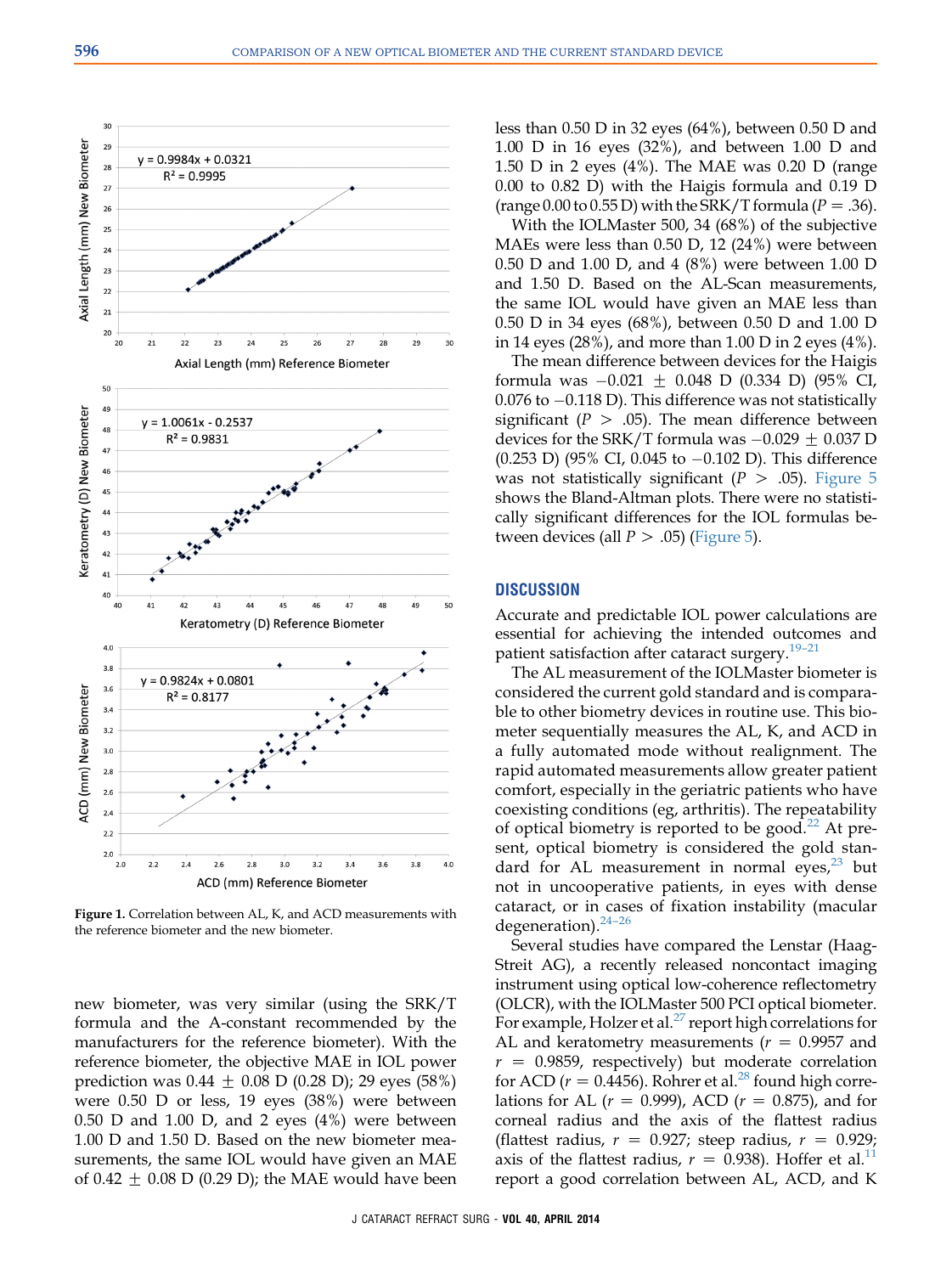<span id="page-4-0"></span>

| Formula             | <b>IOL</b> Power (D)    |                         |                                                  |  |
|---------------------|-------------------------|-------------------------|--------------------------------------------------|--|
|                     | Reference Biometer      | New Biometer            | Difference Between<br>Biometers (Absolute Value) |  |
| SRK/T               |                         |                         |                                                  |  |
| Mean $\pm$ SEM (SD) | $20.44 \pm 0.67$ (2.37) | $20.45 \pm 0.67$ (2.35) | $0.21 \pm 0.04$                                  |  |
| Range               | 13.50, 24.00            | 14.00, 23.50            | 0.00, 0.50                                       |  |
| Haigis              |                         |                         |                                                  |  |
| Mean $\pm$ SEM (SD) | $20.46 \pm 0.72$ (2.52) | $20.43 \pm 0.71$ (2.49) | $0.29 + 0.05$                                    |  |
| Range               | 14.50, 24.50            | 15.00, 24.00            | 0.00, 1.00                                       |  |

measurements in 50 eyes with cataract ( $r = 0.9995$ ,  $r =$ 0.8211, and  $r = 9959$ , respectively). The MAE in IOL power prediction was 0.455  $\pm$  0.32 D with the OLCR unit and 0.461  $\pm$  0.31 D with the PCI unit (P > .1).<sup>[11](#page-7-0)</sup>

The AL-Scan optical biometer, based on technology that is similar to that of the IOLMaster, was recently introduced. We compared its performance with the established gold standard, the IOLMaster 500 (reference biometer), with the aim of evaluating the AL-Scan (new biometer) for routine cataract surgery.

In this study, there was excellent correlation in AL measurements ( $r = 0.999$ ) and K readings ( $r =$ 0.983) between the reference biometer and the new biometer in cataractous eyes. There was no statistical or clinical difference between measurements at 2.4 mm and 3.3 mm with the new biometer. There





Difference in IOL Power Calculation

Figure 2. Correlation between measurements for IOL power calculation with the Haigis and SRK/T formulas with the reference biometer and the new biometer ( $IOL = intraocular lens$ ).

Figure 3. Distribution of IOL power differences: reference biometer  $-$  new biometer (IOL  $=$  intraocular lens).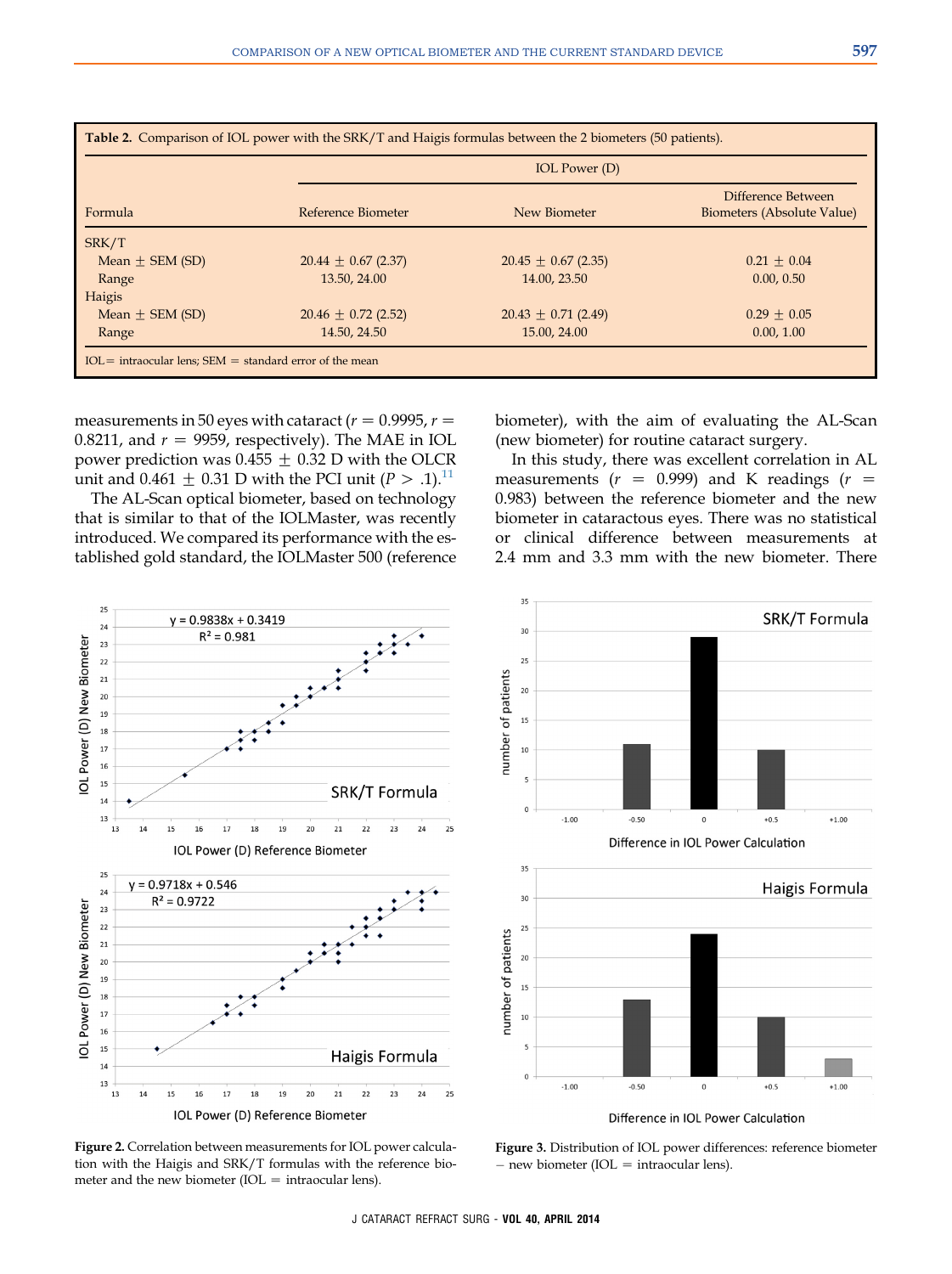<span id="page-5-0"></span>



Figure 4. Predictability of objective and subjective refraction of the 2 devices.

was also good agreement in ACD measurements between devices ( $r = 0.701$ ), although the agreement was lower than that in AL and K readings. The variability in ACD measurements might play a significant role in formulas that require input of this parameter (ie, Haigis).

The IOL power calculations were also highly comparable between devices. The third-generation SRK/ T formula, which bases its calculations on AL and K measurements, provided very similar results between devices ( $r = 0.981$ ). There was no positive or negative trend with either device, indicating that neither the reference biometer nor the new biometer tends to overestimate or underestimate measurements in relation to the other device. In all cases, the mean IOL power difference between devices was equal to or less than 0.5 D. With the Haigis formula, which integrates the ACD for IOL power calculations, the correlation was also very high ( $r = 0.972$ ) and the difference between IOL calculations was well balanced. In 94% of cases, the mean IOL power difference between the 2 devices was 0.50 D or less. These outcomes indicate that the differences are clinically negligible for most patients having cataract surgery. Hence, initial IOL calculations with the new PCI optical biometer can be accurately performed using the same constants as the reference biometer before A-constant personalization. There was no statistical or clinical difference for the aigis or SRK/T formula between devices (all  $P > .05$ ).

The MAE ( $\pm$ SEM) in the 50 eyes that had surgery was slightly (but not statistically) lower with the new biometer measurements than with the reference biometer (0.42  $\pm$  0.08 D versus 0.44  $\pm$  0.08 D)  $(P = .65)$ . This outcome indicates the new biometer is at least equivalent to the reference biometer for IOL power calculations in cataract surgery patients. However, this conclusion only applies to eyes with an AL from 22.0 mm to 27.0 mm because we did not include eyes with an AL outside this range. This range of AL represents the majority of eyes that have cataract surgery. Comparison with the previous literature is not possible because we believe



Figure 5. Bland-Altman plots of IOL power calculation with data from the reference biometer and new biometer (IOL  $=$ intraocular lens).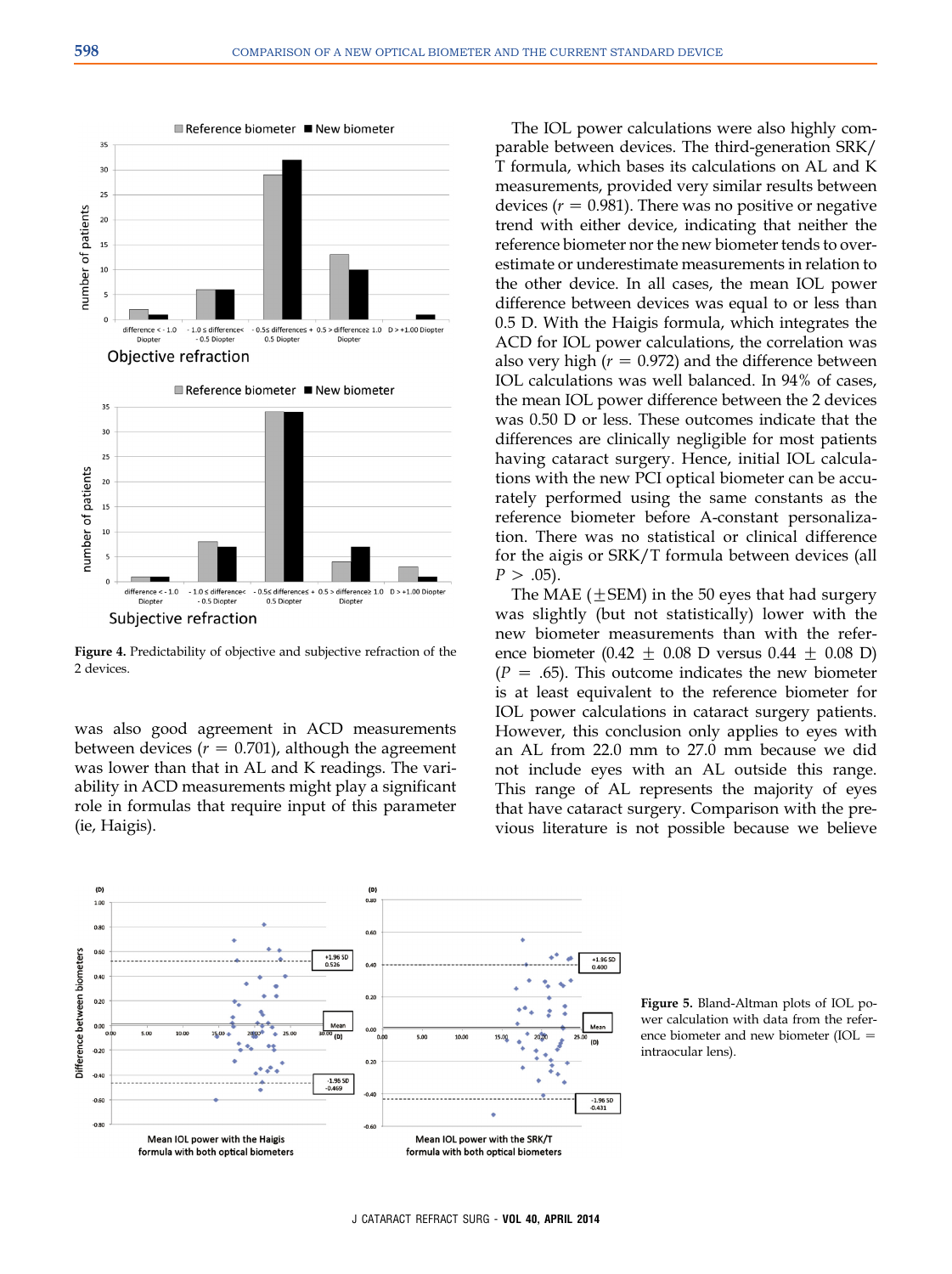<span id="page-6-0"></span>that this study is the first in the peer-reviewed literature to compare the IOLMaster 500 biometer and the AL-Scan biometer.

There are drawbacks to the current study. A larger sample could increase the power of the study. However, considering the results in our study for the refractive errors obtained with the IOL power designed for emmetropia using the IOLMaster or the AL-Scan device, we can assume that showing a significant difference between the 2 biometers would need a study with a very large sample, which was beyond the scope of the present study. Of note, theoretically targeting emmetropia for the IOL power calculations based on IOLMaster data, we observed a mean refractive error of  $0.44 \pm 0.08$  D (0.28 D). When this was extrapolated targeting emmetropia with the AL-Scan device, the mean refractive error was  $0.42 + 0.08$  D (0.29 D). On the basis of these outcomes, the predicted size of the study for achieving a statistical difference (with a power of  $80\%$  and a 2-tailed  $\alpha$  at 0.05) would require 6378 patients. Such a sample size is much larger than the majority of studies that validate new devices and materials in cataract surgery. We included only 1 eye for each patient to ensure that all observations were independent, as required for most comparative analyses. The majority of patients agreed to participate in the study; however, some were unwilling to have measurements with a new instrument. However, it is unlikely that the patients who refused to participate  $(<5%$  of all patients) would have changed the final results. Measurement with both instruments was an inclusion criterion; thus, we did not record the number of eyes that could not be measured with the AL-Scan biometer. Our experience is that this rate seems to be equivalent between devices. Last, data from short eyes and long eyes and reproducibility are required for future studies.

In conclusion, the AL-Scan optical biometer provided precise biometry data and IOL power calculations in cataract patients within an average range of ALs. The measurements were comparable to those obtained with the IOLMaster 500 device, which is considered the current gold standard. In addition, the 2 biometers have several similar features, including rapid automated measurements and the use of PCI. The differences between instruments had no clinical impact, and the predictability of the AL-Scan was also comparable using the SRK/T formula and the A-constant recommended for the IOLMaster 500 device. These results suggest that the AL-Scan biometer can be used for routine clinical practice to acquire accurate biometry measurements for IOL power calculation.

# WHAT WAS KNOWN

• In cataractous eyes, preoperative optical biometry has become the de facto standard for data during IOL calculations. As newer optical aberrometers are introduced, they must be evaluated in relation to the current unit in clinical use.

# WHAT THIS PAPER ADDS

- Data in eyes with ALs ranging from 22 to 27 mm from the AL-Scan biometer were the same as with the IOLMaster 500 biometer.
- The newly introduced AL-Scan biometer provided accurate IOL calculations in eyes with normal AL having IOL implantation.

# **REFERENCES**

- 1. Fontes BM, Fontes BM, Castro E. Intraocular lens power calculation by measuring axial length with partial optical coherence and ultrasonic biometry. Arq Bras Oftalmol 2011; 74:166–170. Available at: [http://www.scielo.br/pdf/abo/v74n3/04.pdf.](http://www.scielo.br/pdf/abo/v74n3/04.pdf) Accessed November 2, 2013
- 2. [Wang J-K, Hu C-Y, Chang S-W. Intraocular lens power calcula](http://refhub.elsevier.com/S0886-3350(14)00017-0/sref2)[tion using the IOLMaster and various formulas in eyes with long](http://refhub.elsevier.com/S0886-3350(14)00017-0/sref2) [axial length. J Cataract Refract Surg 2008; 34:262–267](http://refhub.elsevier.com/S0886-3350(14)00017-0/sref2)
- 3. [Olsen T. Sources of error in intraocular lens power calculation.](http://refhub.elsevier.com/S0886-3350(14)00017-0/sref3) [J Cataract Refract Surg 1992; 18:125–129](http://refhub.elsevier.com/S0886-3350(14)00017-0/sref3)
- 4. [Findl O, Drexler W, Menapace R, Heinzl H, Hitzenberger CK,](http://refhub.elsevier.com/S0886-3350(14)00017-0/sref4) [Fercher AF. Improved prediction of intraocular lens power using](http://refhub.elsevier.com/S0886-3350(14)00017-0/sref4) [partial coherence interferometry. J Cataract Refract Surg 2001;](http://refhub.elsevier.com/S0886-3350(14)00017-0/sref4) [27:861–867](http://refhub.elsevier.com/S0886-3350(14)00017-0/sref4)
- 5. Goel S, Chua C, Butcher M, Jones CA, Bagga P, Kotta S. Laser vs ultrasound biometry–a study of intra- and interobserver variability. Eye 2004; 18:514-518. Available at: [http://www.](http://www.nature.com/eye/journal/v18/n5/pdf/6700705a.pdf) [nature.com/eye/journal/v18/n5/pdf/6700705a.pdf.](http://www.nature.com/eye/journal/v18/n5/pdf/6700705a.pdf) Accessed November 2, 2013
- 6. [Rose LT, Moshegov CN. Comparison of the Zeiss IOLMaster](http://refhub.elsevier.com/S0886-3350(14)00017-0/sref6) [and applanation A-scan ultrasound: biometry for intraocular](http://refhub.elsevier.com/S0886-3350(14)00017-0/sref6) [lens calculation. Clin Exp Ophthalmol 2003; 31:121–124](http://refhub.elsevier.com/S0886-3350(14)00017-0/sref6)
- 7. [Drexler W, Findl O, Menapace R, Rainer G, Vass C,](http://refhub.elsevier.com/S0886-3350(14)00017-0/sref7) [Hitzenberger CK, Fercher AF. Partial coherence interferometry:](http://refhub.elsevier.com/S0886-3350(14)00017-0/sref7) [a novel approach to biometry in cataract surgery. Am J Ophthal](http://refhub.elsevier.com/S0886-3350(14)00017-0/sref7)[mol 1998; 126:524–534](http://refhub.elsevier.com/S0886-3350(14)00017-0/sref7)
- 8. [Packer M, Fine IH, Hoffman RS, Coffman PG, Brown LA.](http://refhub.elsevier.com/S0886-3350(14)00017-0/sref8) [Immersion A-scan compared with partial coherence interfer](http://refhub.elsevier.com/S0886-3350(14)00017-0/sref8)[ometry; outcomes analysis. J Cataract Refract Surg 2002;](http://refhub.elsevier.com/S0886-3350(14)00017-0/sref8) [28:239–242](http://refhub.elsevier.com/S0886-3350(14)00017-0/sref8)
- 9. Bhatt AB, Schefler AC, Feuer WJ, Yoo SH, Murray TG. Comparison of predictions made by the Intraocular Lens Master and ultrasound biometry. Arch Ophthalmol 2008; 126:929–933. Available at: [http://archopht.jamanetwork.com/data/Journals/](http://archopht.jamanetwork.com/data/Journals/OPHTH/6885/ecs80010_929_933.pdf) [OPHTH/6885/ecs80010\\_929\\_933.pdf](http://archopht.jamanetwork.com/data/Journals/OPHTH/6885/ecs80010_929_933.pdf). Accessed November 2, 2013
- 10. [Haigis W, Lege B, Miller N, Schneider B. Comparison of immer](http://refhub.elsevier.com/S0886-3350(14)00017-0/sref10)[sion ultrasound biometry and partial coherence interferometry](http://refhub.elsevier.com/S0886-3350(14)00017-0/sref10) [for intraocular lens calculation according to Haigis. Graefes](http://refhub.elsevier.com/S0886-3350(14)00017-0/sref10) [Arch Clin Exp Ophthalmol 2000; 238:765–773](http://refhub.elsevier.com/S0886-3350(14)00017-0/sref10)